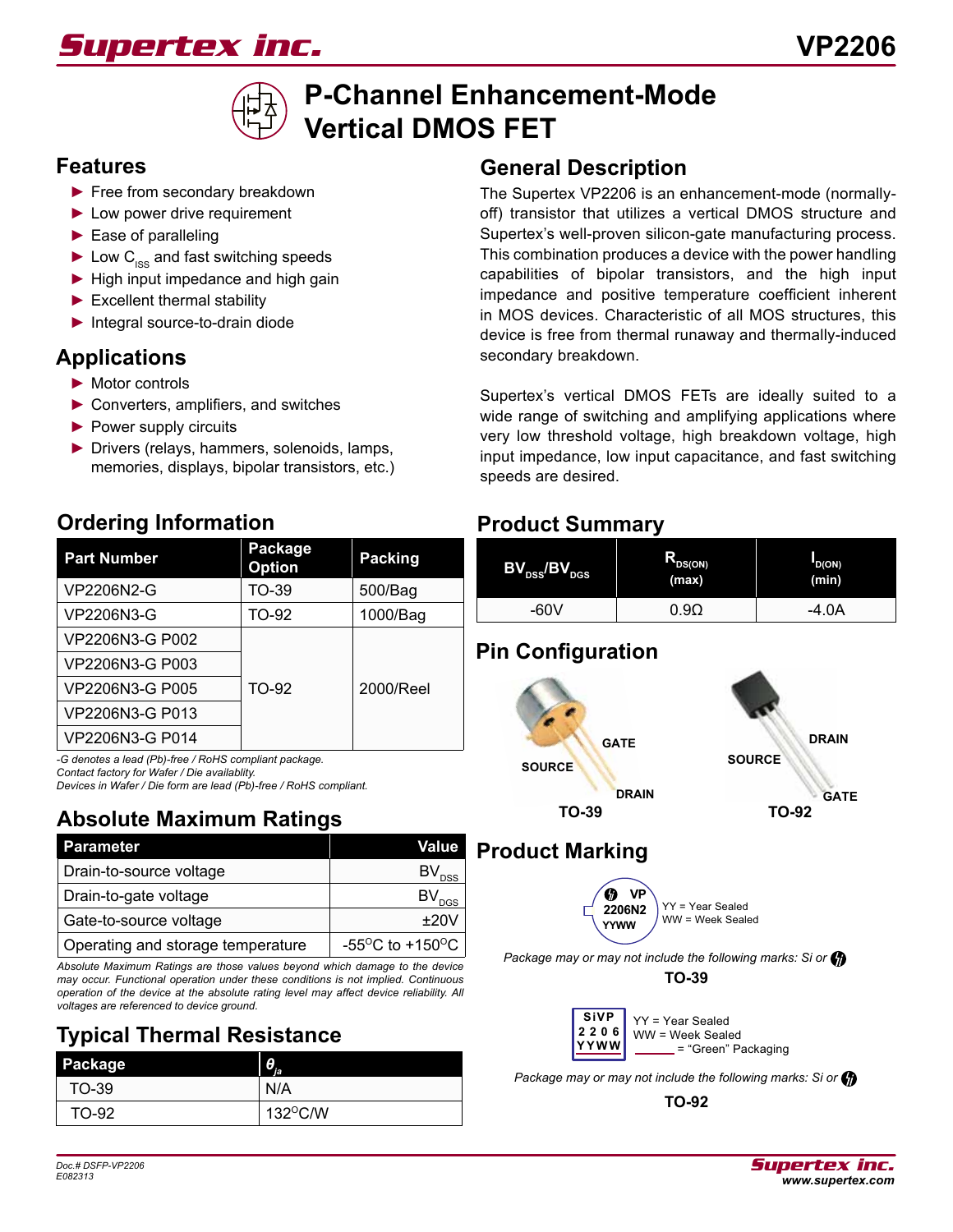### **VP2206**

#### **Thermal Characteristics**

| Package | (continuous) $†$ | (pulsed) | <b>Power Dissipation</b><br>@T <sub>c</sub> = 25 <sup>o</sup> C | 'DR`   | <b>DRM</b> |  |
|---------|------------------|----------|-----------------------------------------------------------------|--------|------------|--|
| TO-39   | -750mA           | $-8.0A$  | 0.36W                                                           | -750mA | -8.0A      |  |
| TO-92   | -640mA           | -4.0     | 0.74W                                                           | -640mA | -4.0       |  |

*Notes:*

 $\dagger$   $\:$   $I_{_{D}}$  (continuous) is limited by max rated  $\:_{_{I}}$  .

#### **Electrical Characteristics**  $(T_A = 25^\circ C \text{ unless otherwise specified})$

| Sym                                            | <b>Parameter</b>                                         | Min                      | <b>Typ</b>     | <b>Max</b>                   | <b>Units</b>       | <b>Conditions</b>                                                                                           |
|------------------------------------------------|----------------------------------------------------------|--------------------------|----------------|------------------------------|--------------------|-------------------------------------------------------------------------------------------------------------|
| $BV_{DSS}$                                     | Drain-to-source breakdown voltage                        | $-60$                    |                |                              | V                  | $V_{GS}$ = 0V, $I_D$ = -10mA                                                                                |
| $V_{GS(th)}$                                   | Gate threshold voltage                                   | $-1.0$                   | $\overline{a}$ | $-3.5$                       | V                  | $V_{\text{GS}} = V_{\text{DS}}$ , $I_{\text{D}} = -10 \text{mA}$                                            |
| $\Delta V_{_{\underline{GS(th)}}}$             | Change in $V_{\text{c}_{\text{S(fh)}}}$ with temperature |                          | $-4.3$         | $-5.5$                       | $mV$ / $\degree$ C | $V_{\text{GS}} = V_{\text{DS}}$ , $I_{\text{D}} = -10 \text{mA}$                                            |
| $I_{GSS}$                                      | Gate body leakage                                        | $\overline{\phantom{0}}$ | $-1.0$         | $-100$                       | nA                 | $V_{\text{gs}} = \pm 20 V, V_{\text{ps}} = 0 V$                                                             |
|                                                |                                                          |                          |                | -50                          | μA                 | $V_{\text{GS}}$ = 0V, $V_{\text{DS}}$ = Max Rating                                                          |
| $I_{DSS}$                                      | Zero gate voltage drain current                          |                          | $\blacksquare$ | $-10$                        | mA                 | $V_{DS}$ = 0.8 Max Rating,<br>$V_{\text{gs}}^{\text{eq}} = 0 \text{V}, T_{\text{A}} = 125^{\circ} \text{C}$ |
|                                                |                                                          | $-0.85$                  | $-2.0$         | $\overline{\phantom{a}}$     |                    | $V_{GS}$ = -5.0V, $V_{DS}$ = -25V                                                                           |
| $I_{D(ON)}$                                    | On-state drain current                                   | $-4.0$                   | $-9.0$         | $\qquad \qquad \blacksquare$ | A                  | $V_{\text{gs}}$ = -10V, $V_{\text{ps}}$ = -25V                                                              |
|                                                |                                                          |                          | 1.3            | 1.5                          | Ω                  | $V_{GS}$ = -5.0V, $I_D$ = -1.0A                                                                             |
| $R_{DS(ON)}$                                   | Static drain-to-source on-state resistance               | $\overline{\phantom{a}}$ | 0.75           | 0.9                          |                    | $V_{\text{gs}}$ = -10V, $I_{\text{p}}$ = -3.5A                                                              |
| $\Delta R_{\rm{DS(ON)}}$                       | Change in $R_{DS(ON)}$ with temperature                  | $\blacksquare$           | 0.85           | 1.2                          | $\%$ /°C           | $V_{\text{gs}}$ = -10V, $I_{\text{p}}$ = -3.5A                                                              |
| $G_{FS}$                                       | Forward transductance                                    | 800                      | 1400           | $\overline{\phantom{0}}$     | mmho               | $V_{DS}$ = -25V, $I_D$ = -2.0A                                                                              |
| $C_{\rm lss}$                                  | Input capacitance                                        |                          | 325            | 450                          |                    | $V_{GS} = 0V$ ,                                                                                             |
| $\mathsf{C}_{\mathrm{oss}}$                    | Common source output capacitance                         | $\overline{\phantom{a}}$ | 125            | 180                          | pF                 | $V_{DS}$ = -25V,                                                                                            |
| $C_{\rm RSS}$                                  | Reverse transfer capacitance                             | ÷                        | 30             | 40                           |                    | $f = 1.0$ MHz                                                                                               |
| $t_{d(ON)}$                                    | Turn-on delay time                                       | $\blacksquare$           | 4.0            | 15                           |                    |                                                                                                             |
| $t_{\rm r}$                                    | Rise time                                                |                          | 16             | 25                           |                    | $V_{DD}$ = -25V,<br>$I_{\text{D}} = -4.0$ A,                                                                |
| $\mathfrak{t}_{\scriptscriptstyle \sf d(OFF)}$ | Turn-off delay time                                      |                          | 16             | 50                           | ns                 | $R_{\text{GEN}} = 10\Omega$                                                                                 |
| $t_{\rm f}$                                    | Fall time                                                | $\overline{\phantom{a}}$ | 22             | 50                           |                    |                                                                                                             |
| $\mathsf{V}_{\mathsf{SD}}$                     | Diode forward voltage drop                               |                          | $-1.1$         | $-1.6$                       | V                  | $V_{\text{GS}} = 0V, I_{\text{SD}} = -3.5A$                                                                 |
| $\mathfrak{t}_{\rm rr}$                        | Reverse recovery time                                    |                          | 500            |                              | ns                 | $V_{GS}$ = 0V, $I_{SD}$ = -1.0A                                                                             |

*Notes:*

*1. All D.C. parameters 100% tested at 25OC unless otherwise stated. (Pulse test: 300µs pulse, 2% duty cycle.)*

*2. All A.C. parameters sample tested.*

#### **Switching Waveforms and Test Circuit**

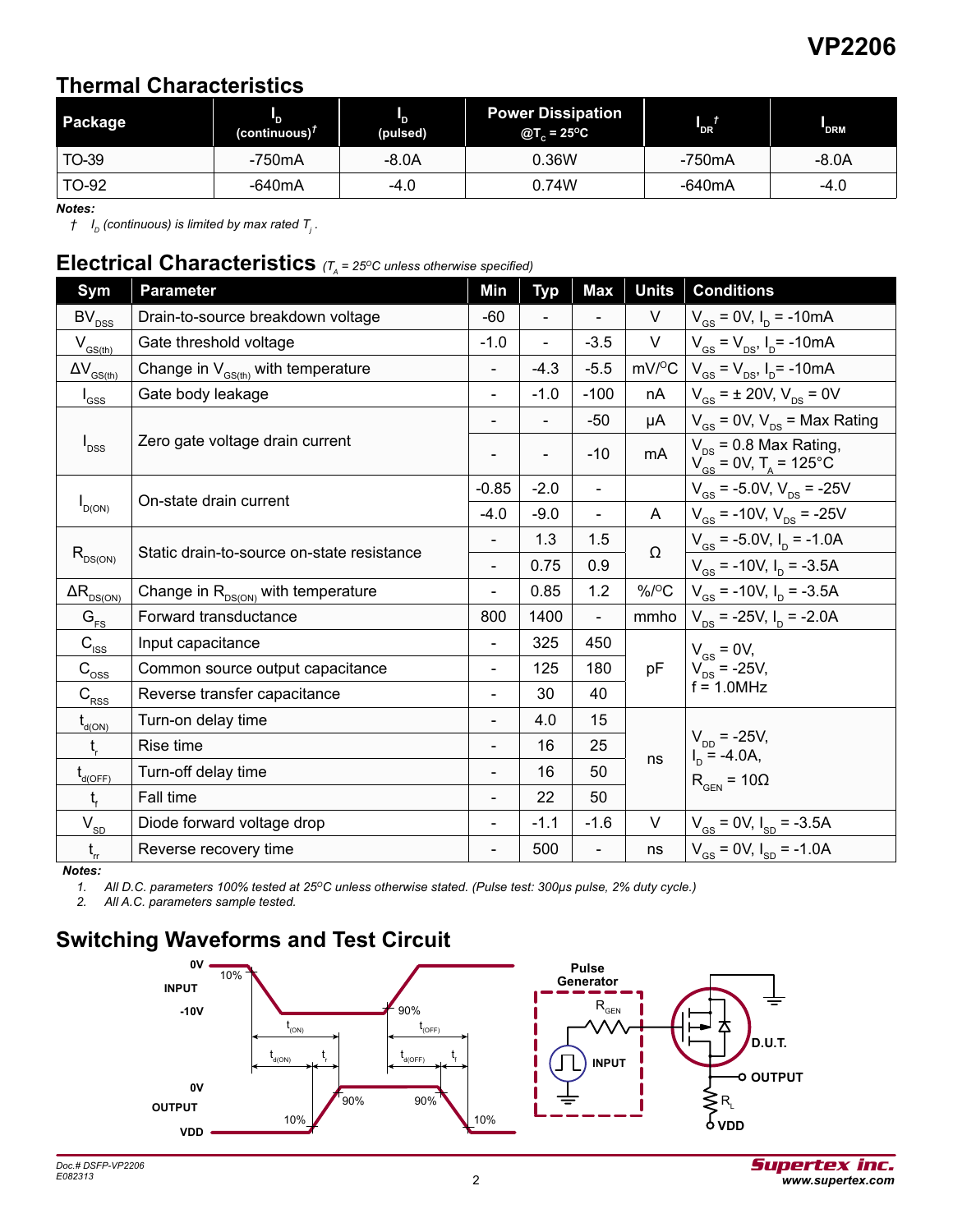### **VP2206**

#### **Typical Performance Curves**



**Transfer Characteristics**



**Capacitance vs. Drain-to-Source Voltage**





 $V_{\text{(th)}}$  and R<sub>DS</sub> Variation with Temperature



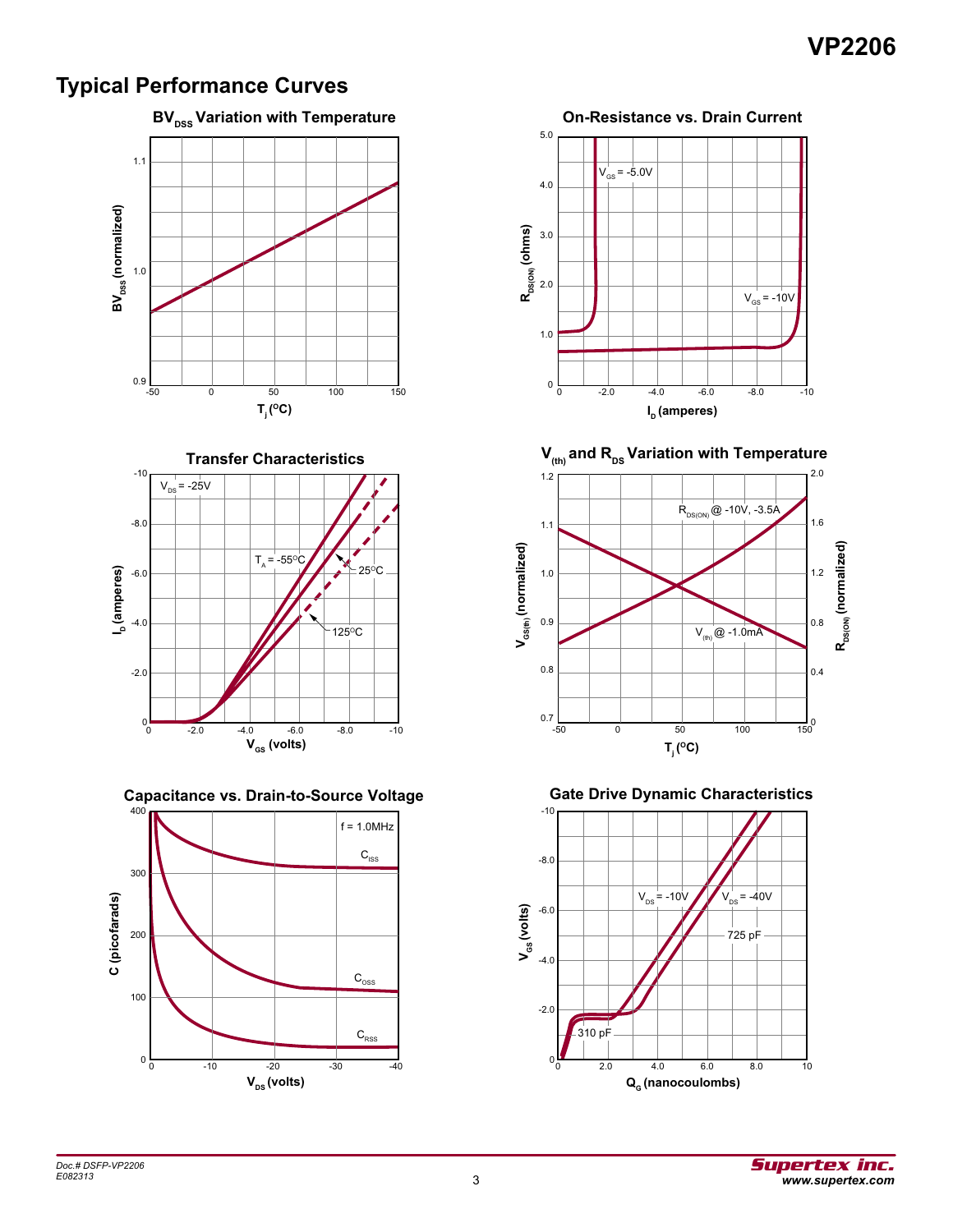### **VP2206**

#### **Typical Performance Curves** *(cont.)*



**Transconductance vs. Drain Current**



**Maximum Rated Safe Operating Area**





**Power Dissipation vs. Case Temperature**



**Thermal Response Characteristics**

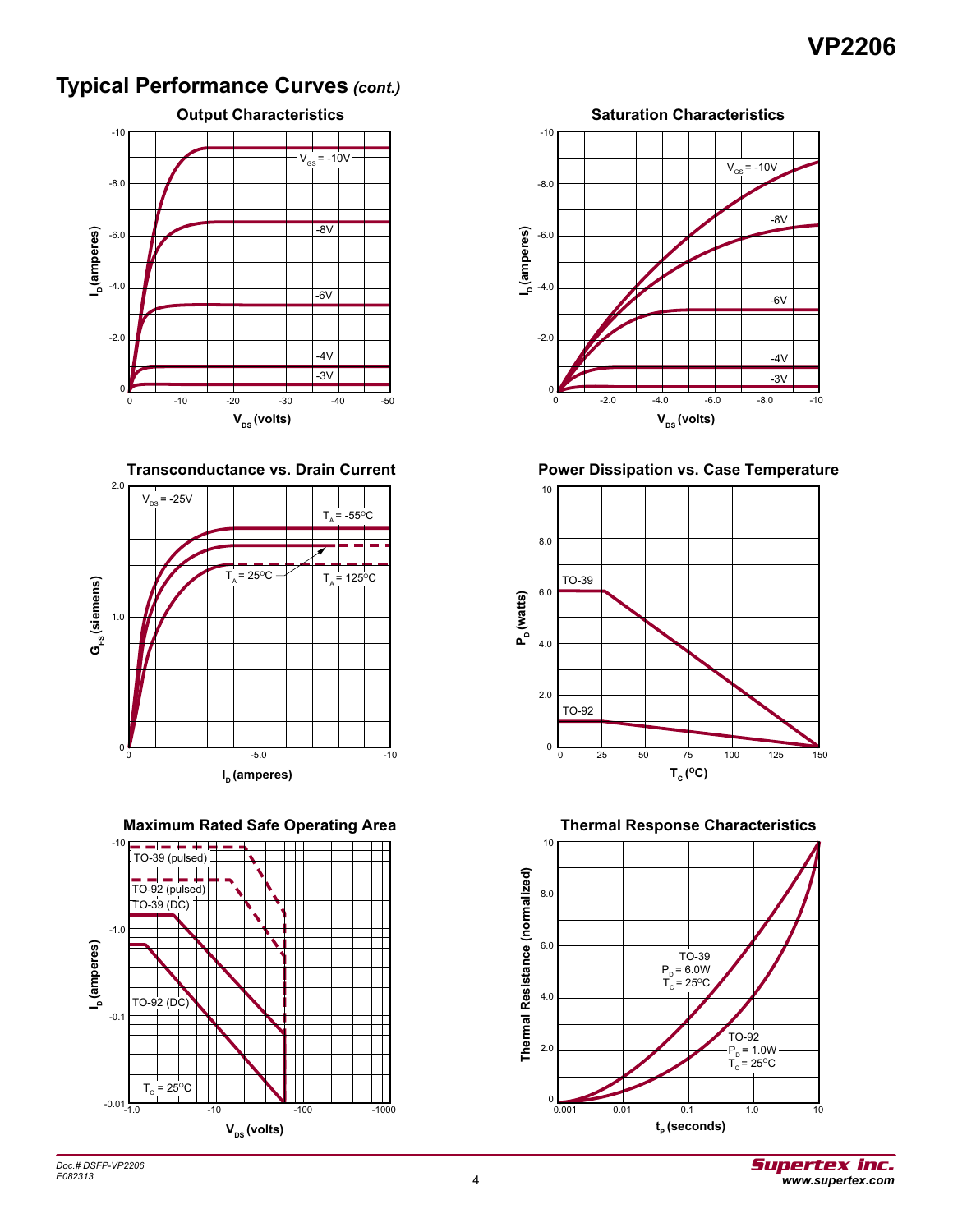# **3-Lead TO-39 Package Outline (N2)**



| <b>Symbol</b>                |            | α                           | β                        | A    | $\boldsymbol{\phi}$ a    | $\boldsymbol{\phi}$ b | ΦD                       | ΦD1  | h                        |      | k                        |       |
|------------------------------|------------|-----------------------------|--------------------------|------|--------------------------|-----------------------|--------------------------|------|--------------------------|------|--------------------------|-------|
| <b>Dimension</b><br>(inches) | <b>MIN</b> |                             |                          | .240 | 190                      | 016                   | .350                     | .315 | 009                      | .028 | .029                     | .500  |
|                              | <b>NOM</b> | 45 $^{\rm o}$<br><b>NOM</b> | $90^\circ$<br><b>NOM</b> |      | $\overline{\phantom{0}}$ | -                     | $\overline{\phantom{0}}$ | -    | $\overline{\phantom{0}}$ | -    | $\overline{\phantom{0}}$ |       |
|                              | <b>MAX</b> |                             |                          | .260 | .210                     | .021                  | .370                     | .335 | 125                      | .034 | .040                     | .560* |

*JEDEC Registration TO-39.*

*\* This dimension is not specified in the JEDEC drawing.*

*Drawings not to scale.*

*Supertex Doc. #: DSPD-3TO39N2, Version B052009.*